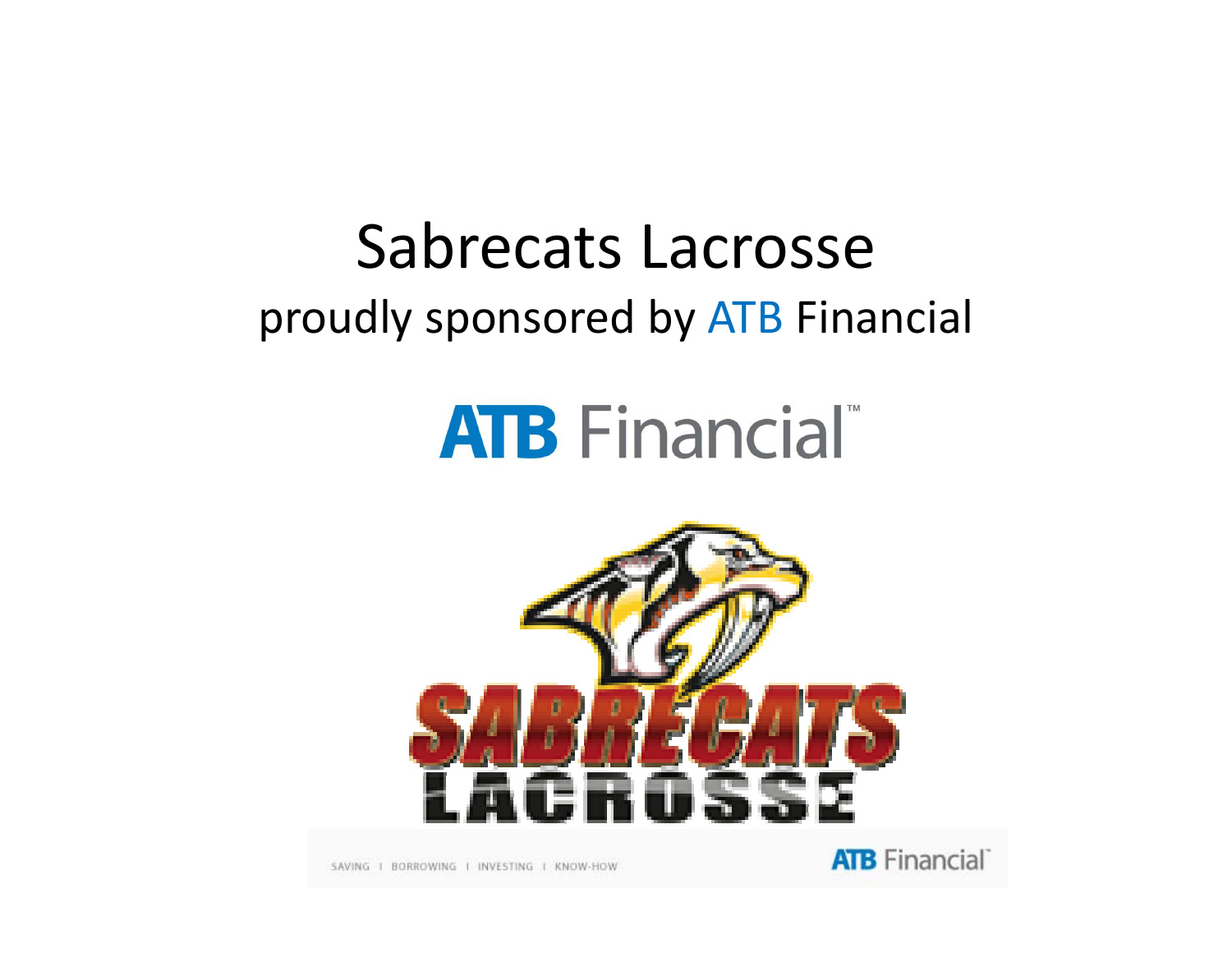### Agenda

- History of Lacrosse in Canada
- How its Played
- Equipment
- Rules
- Videos of Skills/Techniques
- Questions

SAVING 1 BORROWING 1 INVESTING 1 KNOW-HOW

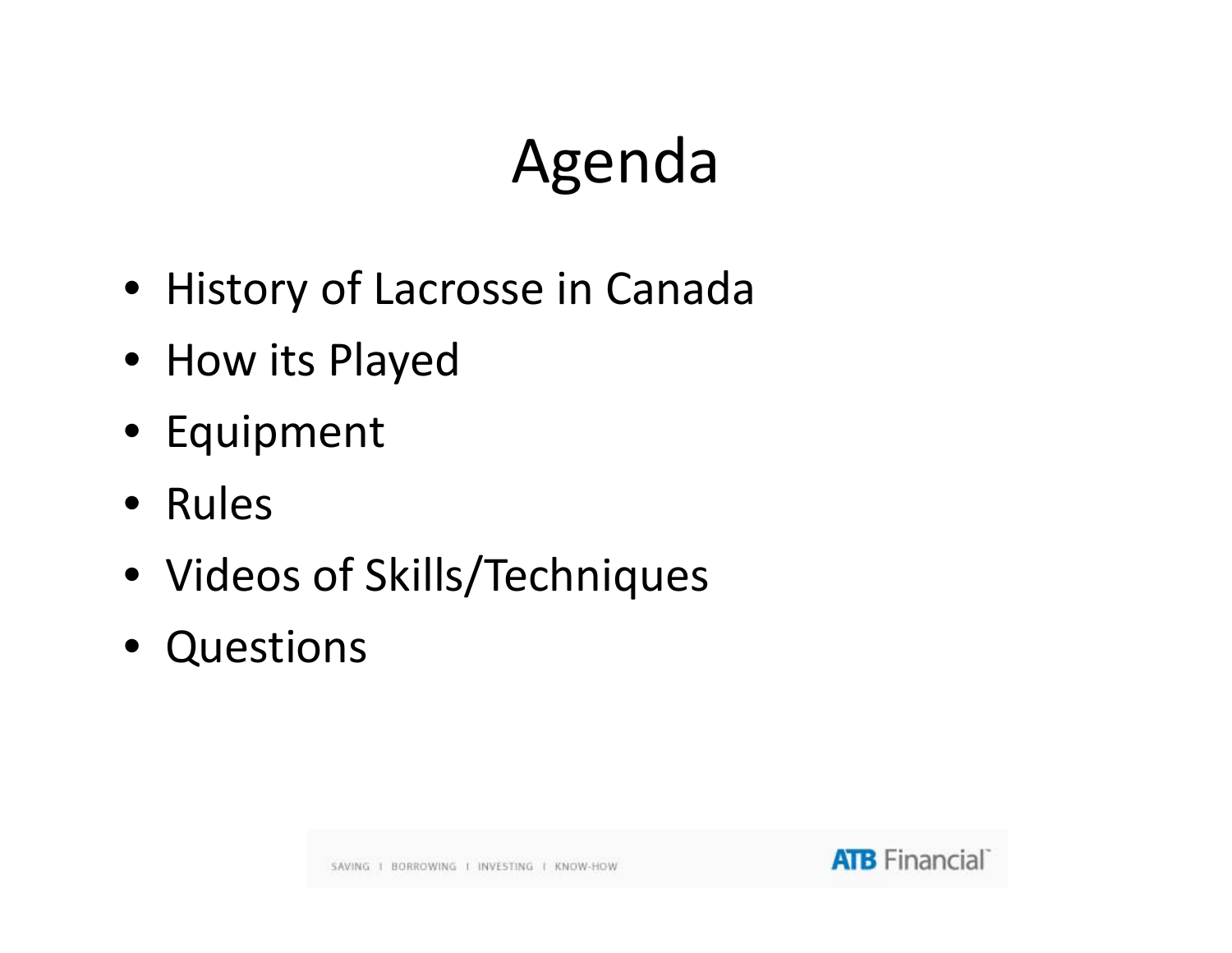## **History of Lacrosse in Canada**

- $\bullet$  $\bullet$  Its origin lost in the antiquity of myth, Lacrosse remains a notable contribution of the Native culture to modern Canadian society.
- $\bullet$ Lacrosse was named Canada's National Game by Parliament in 1859.
- • The National Lacrosse Association became the first national sport governing body in North America dedicated to the governance of <sup>a</sup> sport, the standardization of rules and competition, and the running of national championships to promote good fellowship and unity across the country. The unforgettable motto of the organization was, "OUR COUNTRY ‐ OUR GAME".
- $\bullet$ • In 1901 Lord Minto, the Governor General of Canada, donated a silver cup to become the symbol of the championship of Canada. The Minto Cup, today the symbol of supremacy in the Junior ranks, remains one of the proudest prizes of Lacrosse.

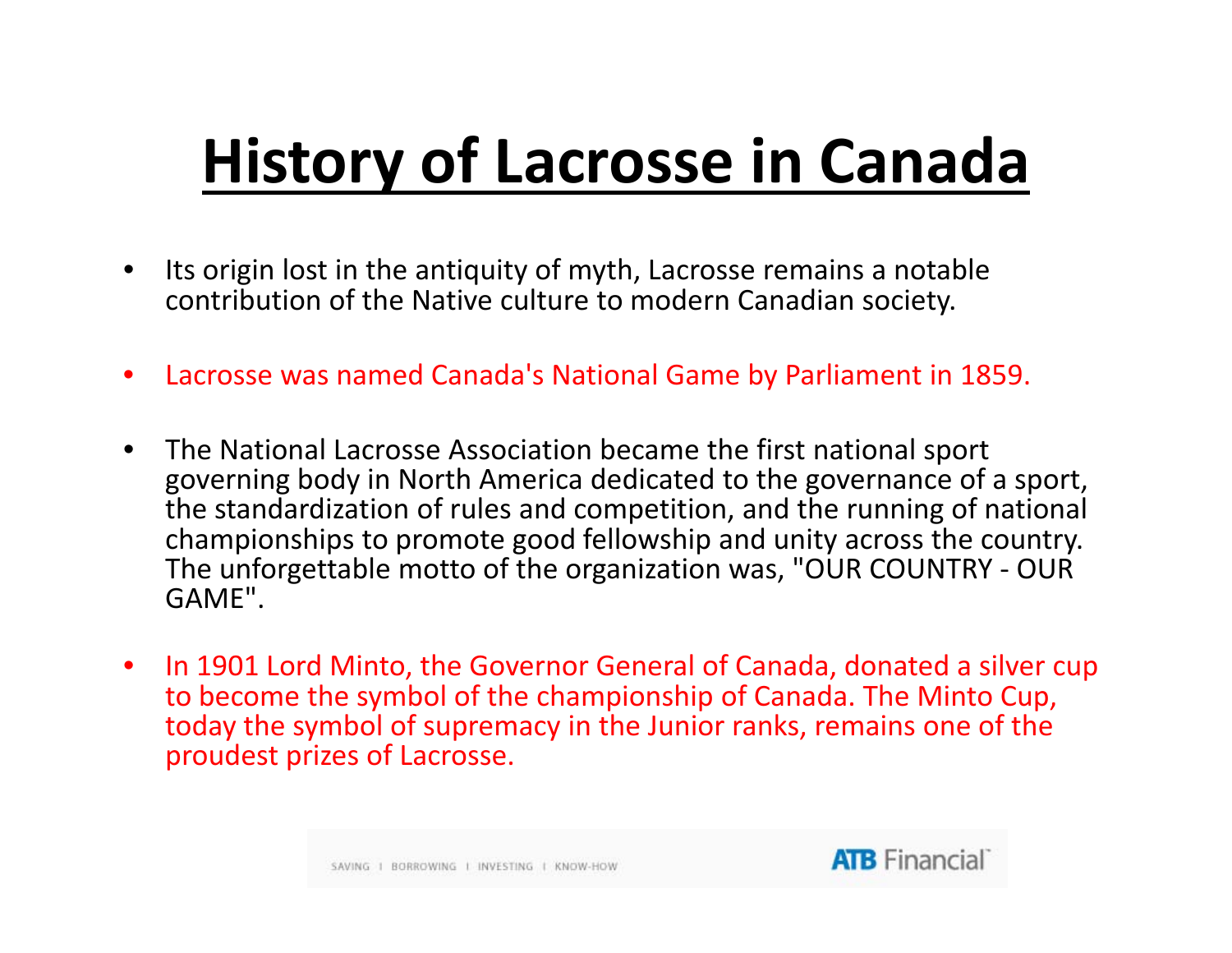## **History of Lacrosse in Canada**

- $\bullet$  The coming of the 1930s brought innovation once again to the sport. Promoters married the two most popular games, Lacrosse and Hockey, and created Indoor Lacrosse, also known as Box Lacrosse or Boxla.
- $\bullet$  The Canadian Lacrosse Association today recognizes four separate disciplines in the game of Lacrosse: Box, Men's Field, Women's Field and Inter‐Lacrosse. Box Lacrosse is uniquely <sup>a</sup> Canadian game and is best described as <sup>a</sup> game of speed and reaction. Men's Field Lacrosse is <sup>a</sup> game of patience and strategy which focuses on control of the ball. The Women's Field game has stayed truest to the original sport in its play. It is a game based on the skills of passing and ball control. Inter‐Lacrosse is <sup>a</sup> non‐contact version of the sport designed to be adaptable to the various age and skill levels of the participants.
- $\bullet$  Lacrosse was re‐confirmed by Parliament as the National (Summer) Sport of Canada in 1994.

SAVING I BORROWING I INVESTING I KNOW-HOW

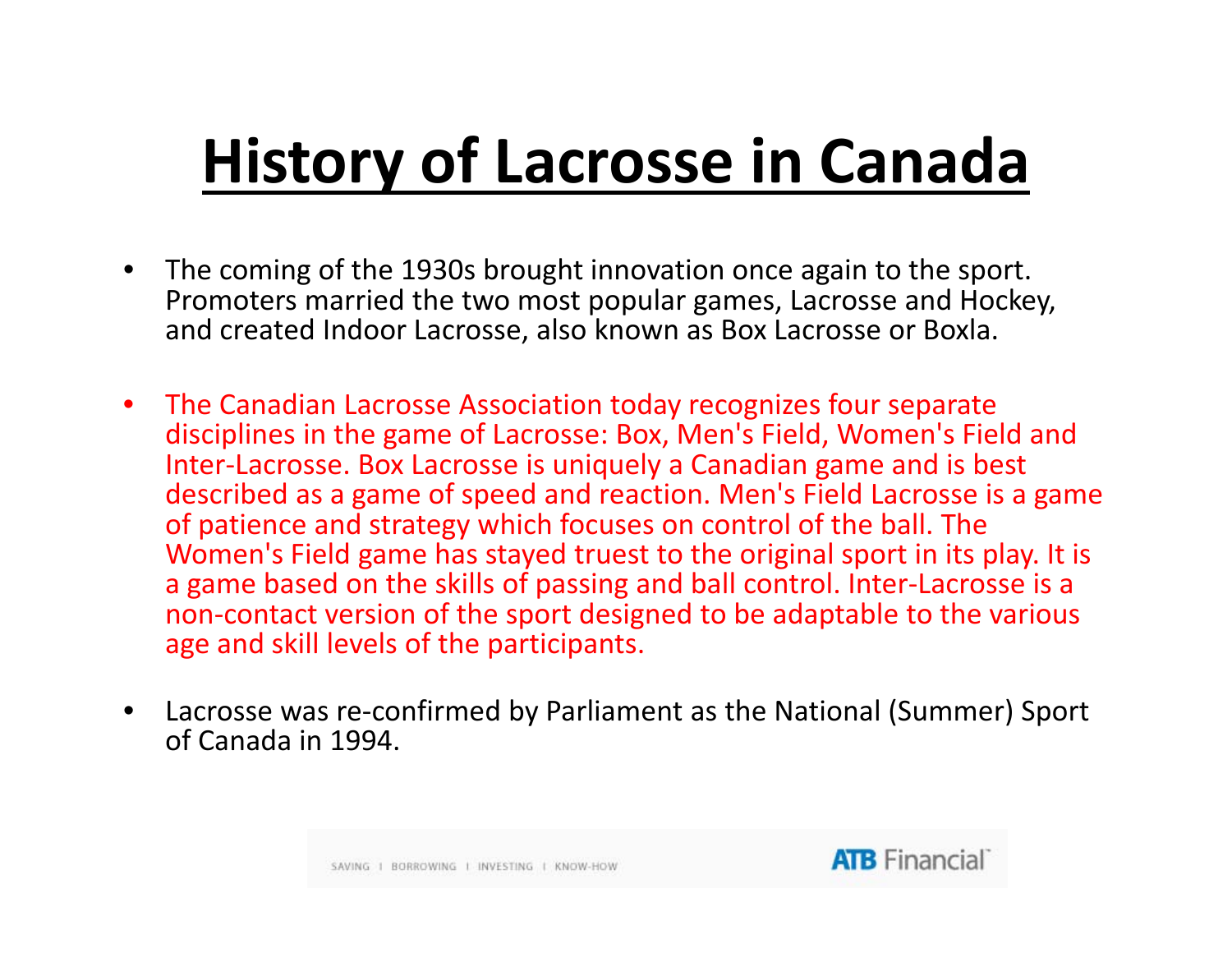### **How it s' Played**

- Box Lacrosse is <sup>a</sup> Fast and Exciting Running game.
- $\bullet\;$  It has quick transitions, ball control and plenty of contact.
- Box Lacrosse does not delegate players to fixed positions like in hockey.
- Once <sup>a</sup> player gets the ball they become "Quarterbacks".

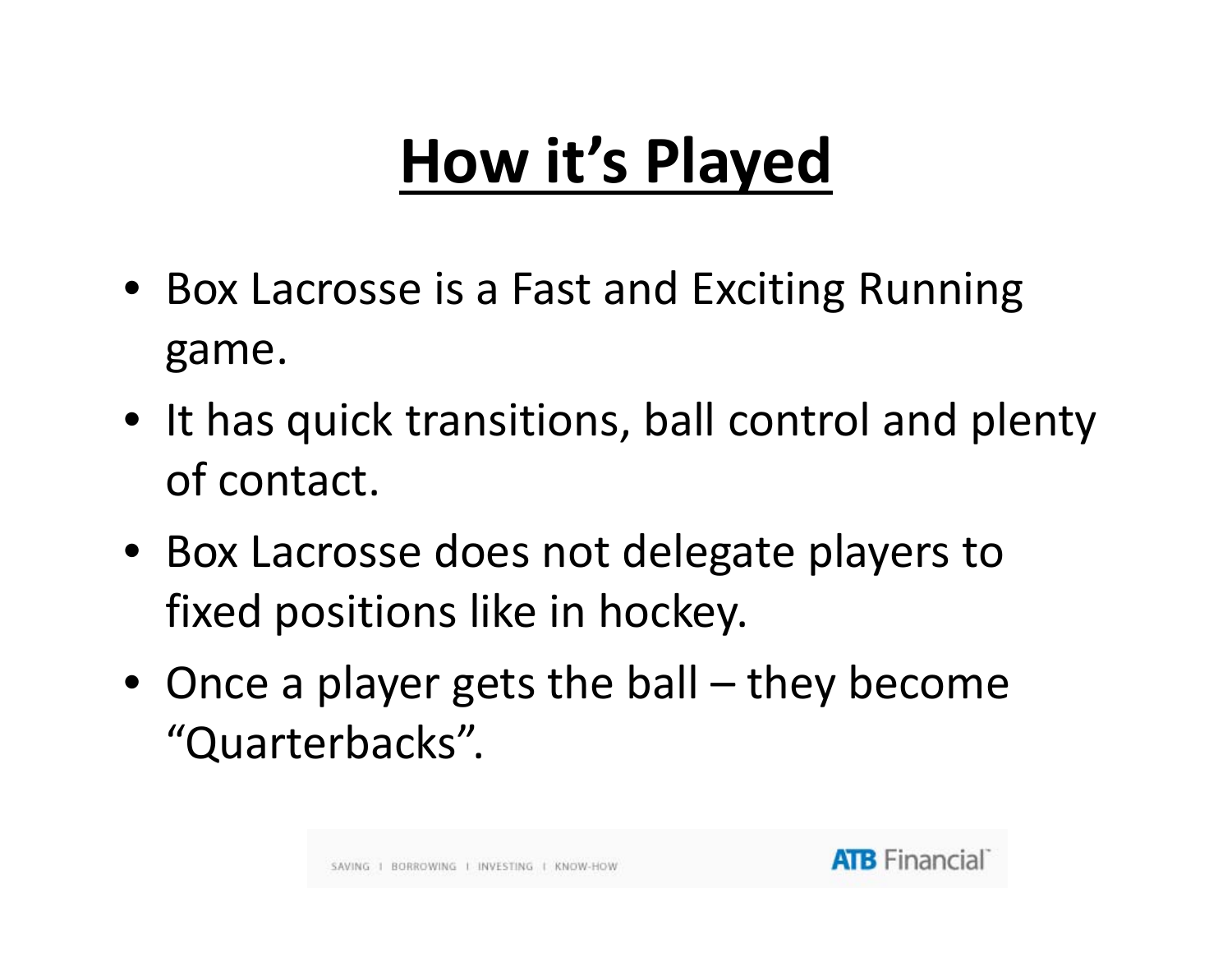### **How it s' Played**

- $\bullet$  **Defence:** primary responsibility is to prevent the opposing team from scoring. Unlike in field lacrosse where some defensive players carry "long poles" (a lacrosse stick with <sup>a</sup> 5 feet (1.5 m) shaft or handle), all box lacrosse defenders play with <sup>a</sup> maximum 46 inches (1.2 m) long stick.
- $\bullet$  Defensive tactics include **cross checking** (where <sup>a</sup> player uses the shaft of his stick to push the opposition player off balance), **body checking** (where a player makes contact with the opposition player in order to slow him down), and **stick checking** (where <sup>a</sup> player makes contact with the opposition player's stick in order to knock the ball loose).
- $\bullet$  **Transition:** primarily plays during defensive situations with an offensive mindset. The goal of this player is to create fastbreaks and scoring opportunities.
- $\bullet$ Forwards: primarily offensive. Typically, a forward is dominant throwing with one hand or the other, and will primarily play on that side of the floor. Some players, known as creasemen, do not focus on one side or the other. These players instead focus their offensive attention near the crease area in front of the goaltender.

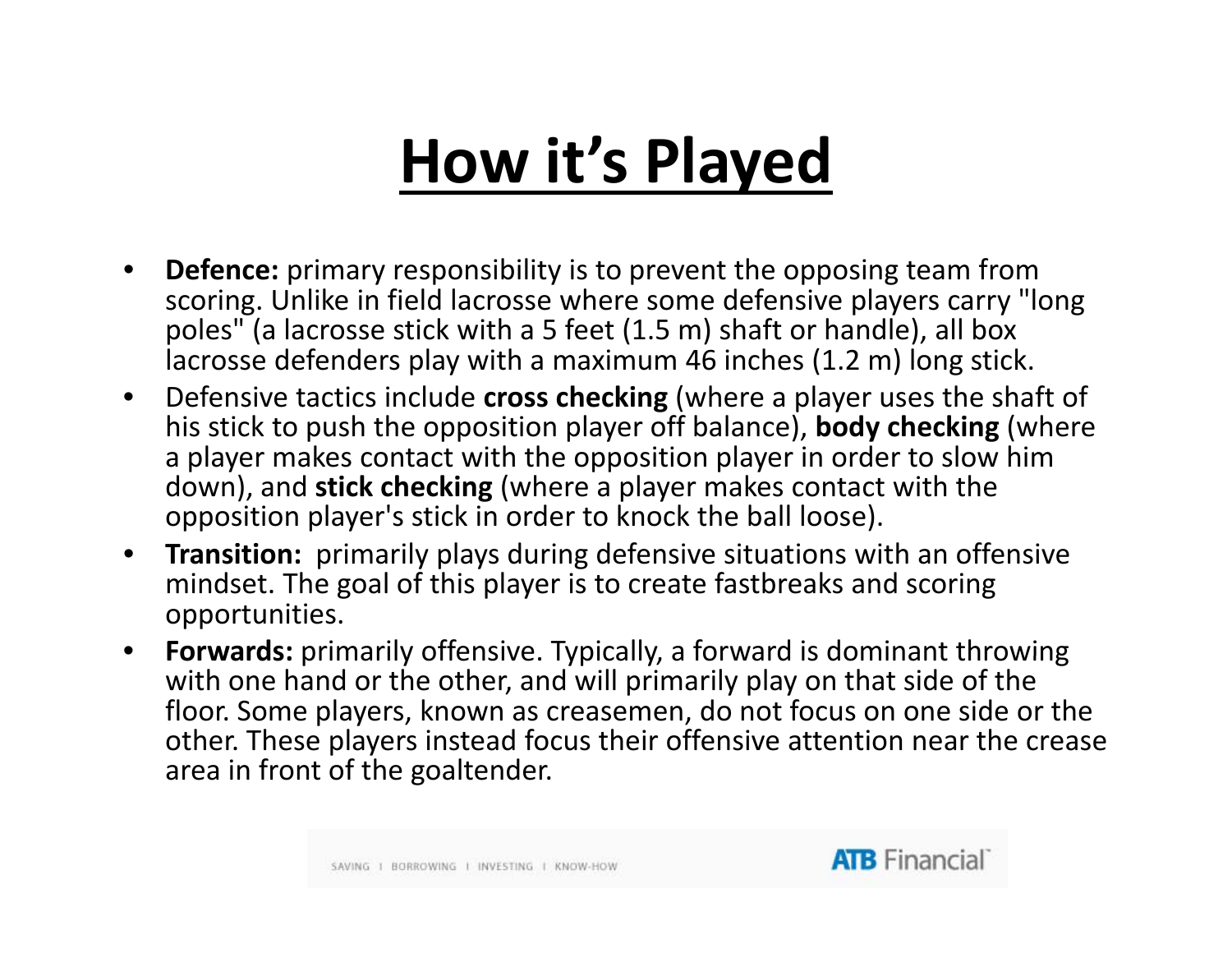Players in <sup>a</sup> defensive situationwill often end up with <sup>a</sup> shape as per the diagram. However whileman type defence there is significant amount of switching coverage to avoid picks etc...



In <u>Transition</u>, the the goalie or <sup>a</sup> defensive player and that teamoffense. In this situation, two players will often run quickly to the mid section of the floor near theboards to provide space and receive <sup>a</sup> pass.

http://www.youtube.com/watch?v=0BkpF0ZJQ\_8

SAVING 1 BORROWING 1 INVESTING 1 KNOW-HOW

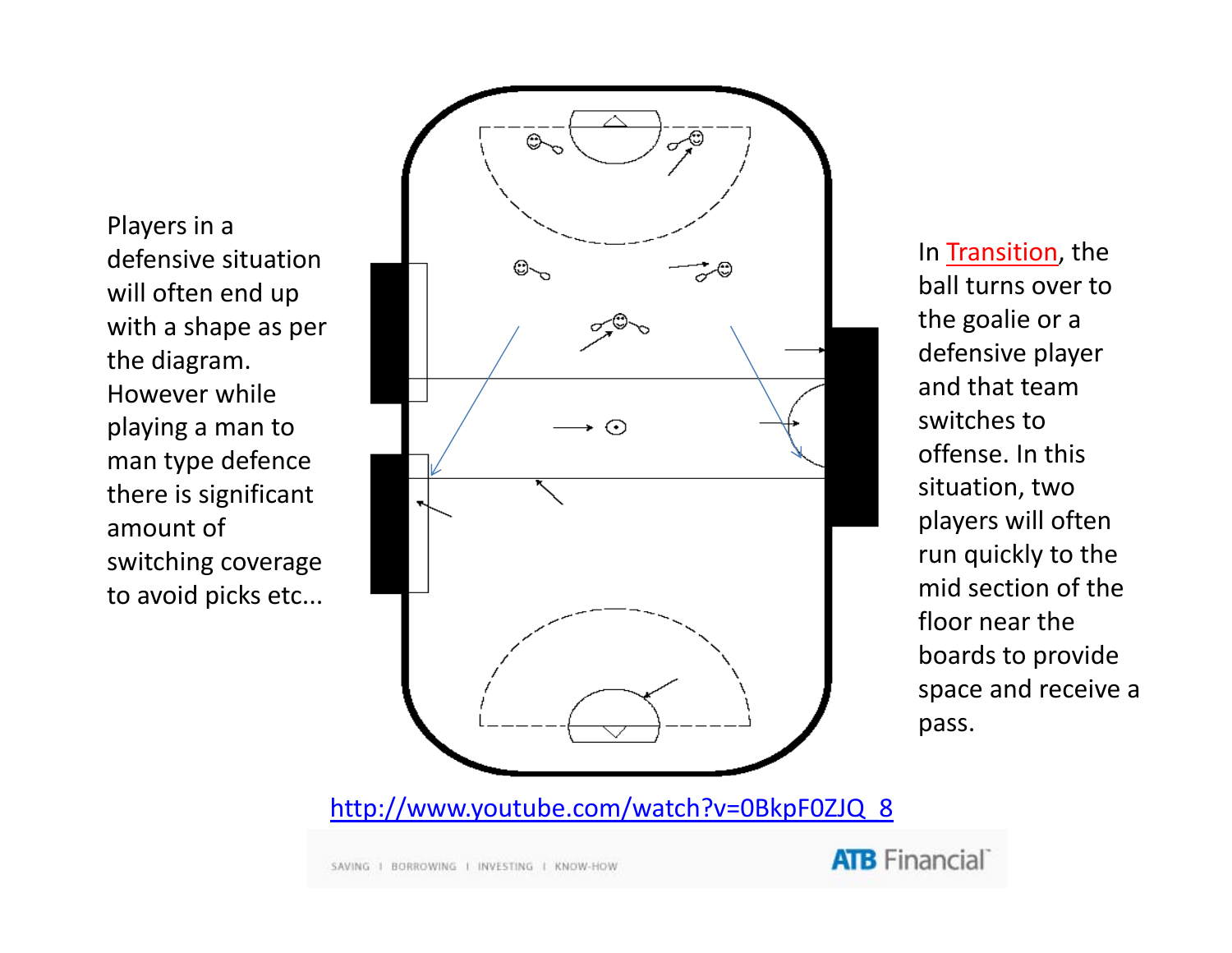#### How it's Played

- Face‐offs:
	- – $-$  Players taking the face-off place the frames of their sticks flat along the playing surface at right angles to the length of the box. The open face of each players stick shall face his goal and his feet shall not cross the parallel lines at the face‐off circle until the ball has left the 2' face‐off circle. (Players right shoulder must face or be closer to their own goal.)
	- – $-$  Ref places ball on the floor between the players sticks. On the whistle the two players gain possession of the ball with a straight draw backwards (you can't touch the opponents stick with your hand/feet). Draw motion must continue until both sticks clear the face‐off dot.
	- – $-$  If done wrong possession goes to the non offending team.
	- – When the ball is being faced‐off, only the two players facing off are allowed in the centre zone. Once the ball leaves the 2'circle then they may enter the zone.

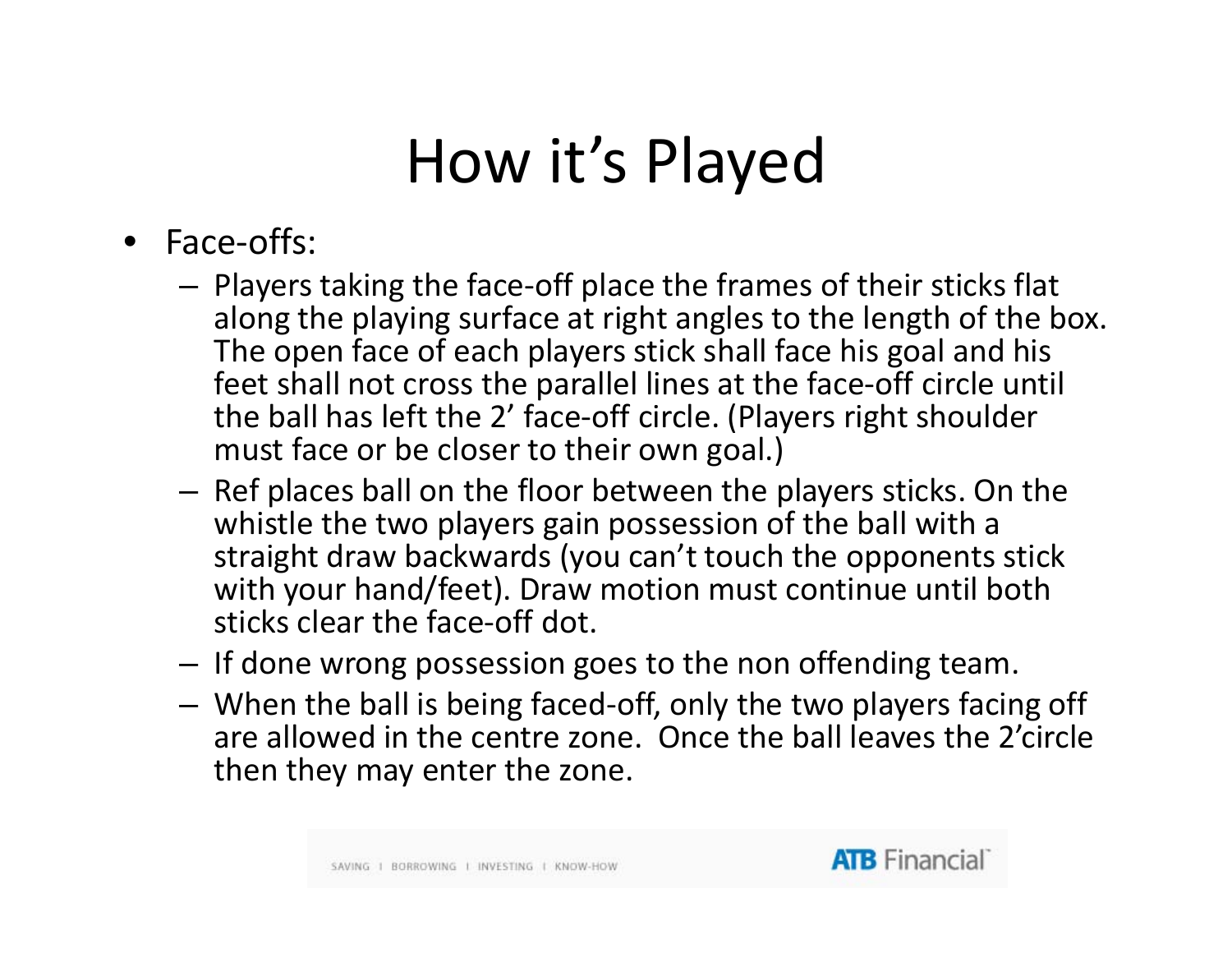#### Equipment

- Many beginner Lacrosse players will use <sup>a</sup> number of pieces of their Hockey Equipment.
- There are some differences to be aware of and to consider.
- The diagram on the next page outlines the equipment required for <sup>a</sup> Novice Player.

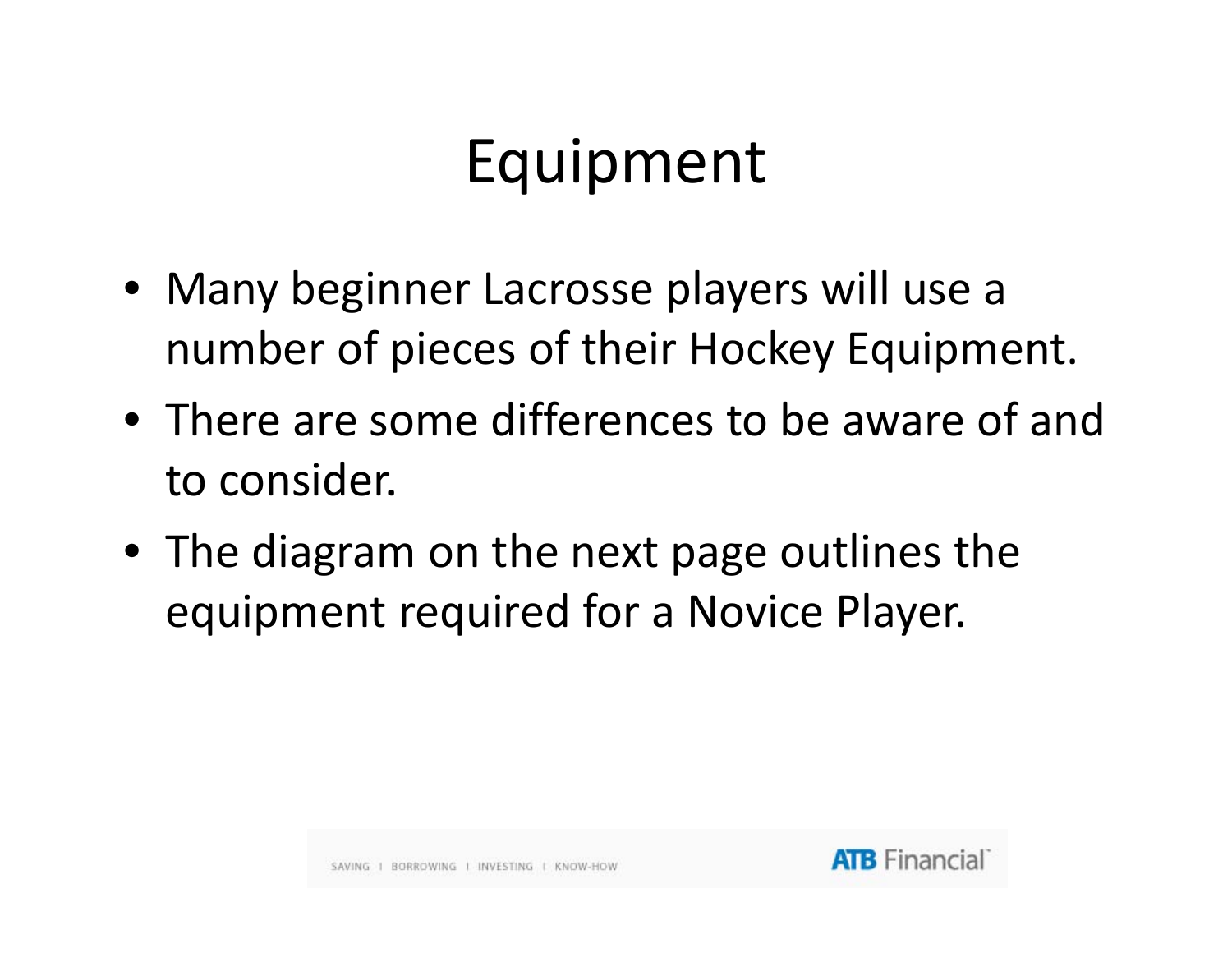#### **Box Lacrosse Equipment Guidelines**



SAVING I BORROWING I INVESTING I KNOW-HOW

**ATB** Financial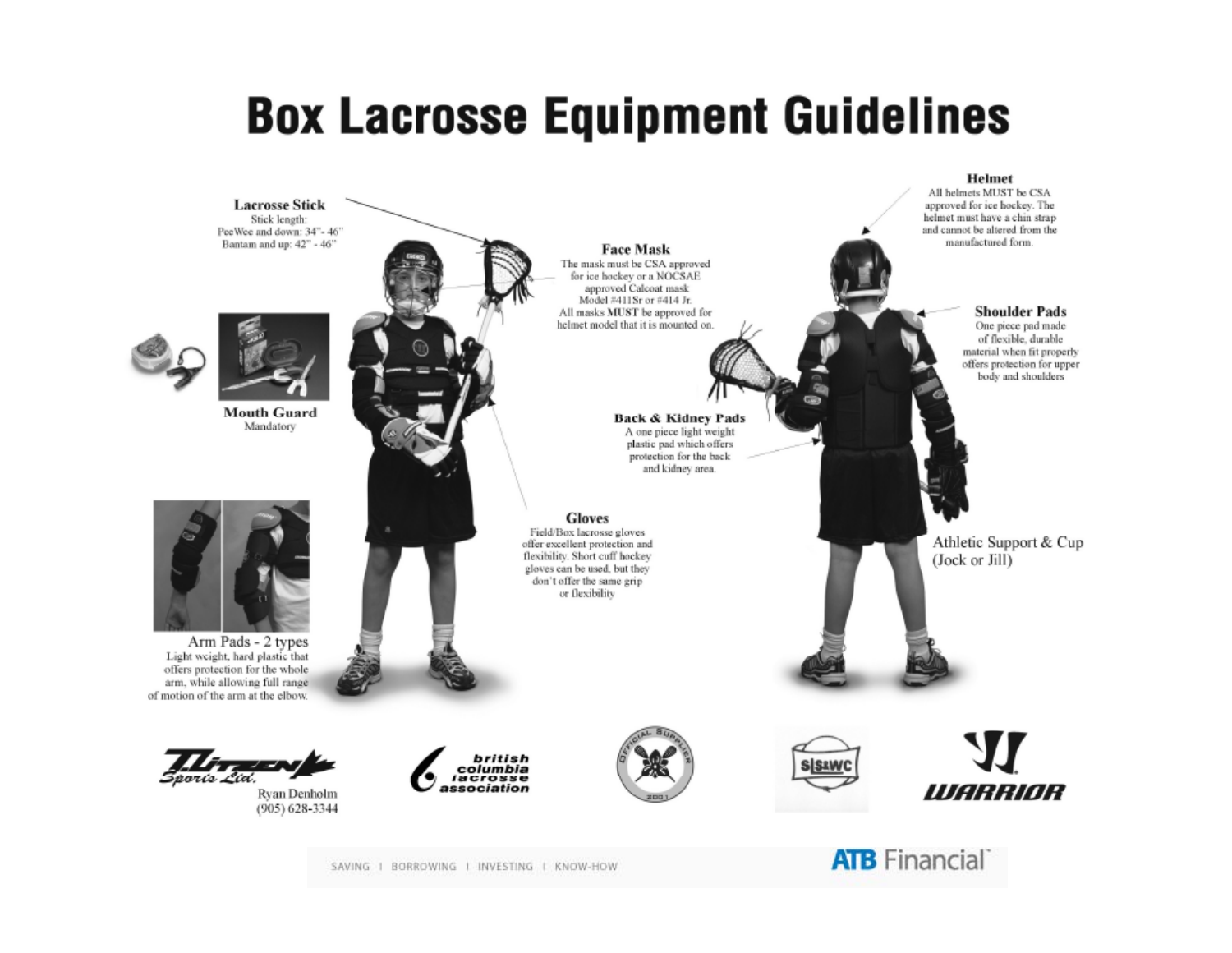### Rules

- •http://cla.pointstreaksites.com/files/uploaded\_documents/357/Rule\_and\_Situatio n handbook - 2011 final-protected.pdf  $\overline{\phantom{a}}$  $\overline{\phantom{a}}$
- • Many rules are similar to Hockey however there are also <sup>a</sup> number which are unique to Box Lacrosse.
- $\bullet$  Cross Checking, Stick Checking (Slashing), Body Checking are all part of the game. (In an appropriate manner/appropriate force).
- $\bullet$ ● A two-minute minor penalty is often called for lesser infractions such as slashing, tripping, elbowing, roughing, too many players, illegal equipment, holding, or interference. Five‐minute major penalties are called for especially violent instances of most minor infractions that result in intentional injury to an opponent, as well as for fighting. Players are released from the penalty box when either the penalty time expires, or the opposition scores <sup>a</sup> goal (or three goals for the instance of <sup>a</sup> major penalty).

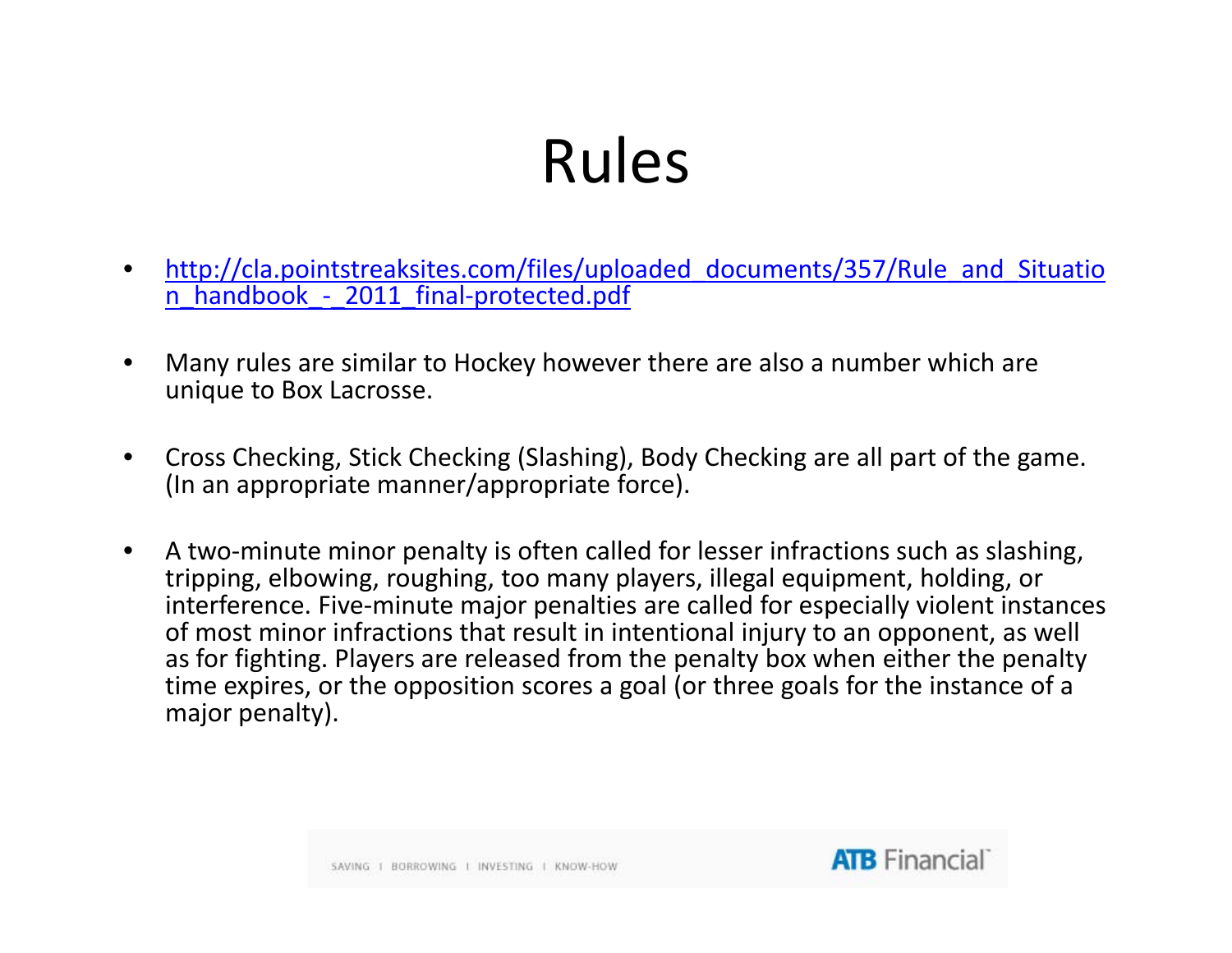

SAVING 1 BORROWING 1 INVESTING 1 KNOW-HOW

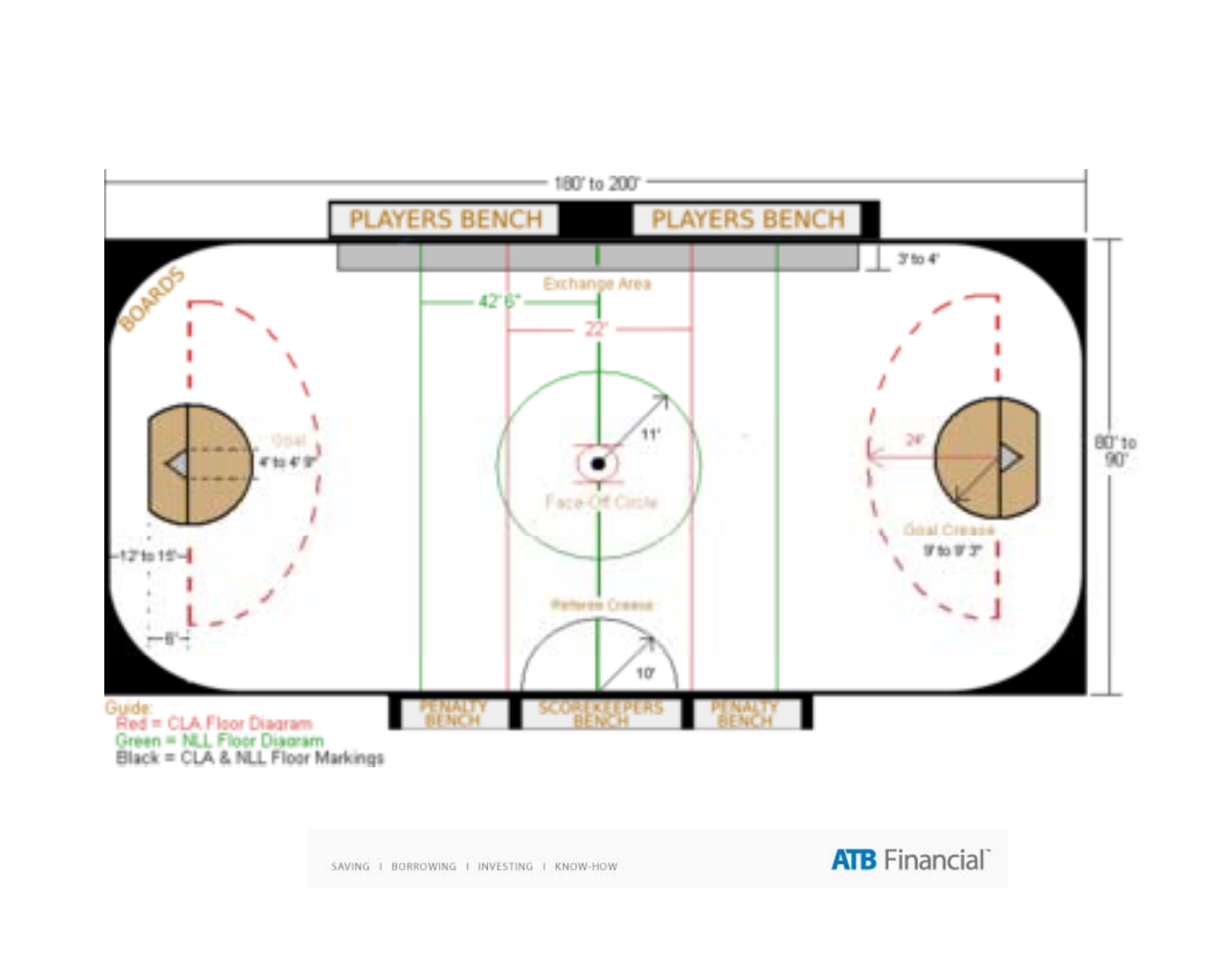### Rules

#### $\bullet$ **Length of Game:**

 $-$  3 Fifteen Minute Straight Time periods. (Goal differential of more than 5 not displayed.)

#### •**10 Second Rule**

- When short handed, the ball must be advanced into the attacking zone within 10 seconds or possession goes to the other team. (rule 66)
- $\bullet$  **30 Second Rule**
	- The Offensive team shall be required to take <sup>a</sup> shot on goal within 30 seconds of gaining possession. Otherwise possession is given to the other side. (Rule 68)

#### •**Possession**

– When awarded possession by the Ref, no player or goal keeper can be within 9feet of the player awarded possession. Play starts with <sup>a</sup> whistle.

#### •**Fall Back Rule:**

- When possession is gained by the goalkeeper, all defensive players must enter the Neutral Zone. Once all the defensive players are in the neutral zone, they are free to go wherever they want. The goalkeeper must pass the ball to one of the offensive players who must be outside the dotted line.
- • **Free Hand:**
	- $-$  You can't use a free hand to push or manipulate an opponent or his stick.



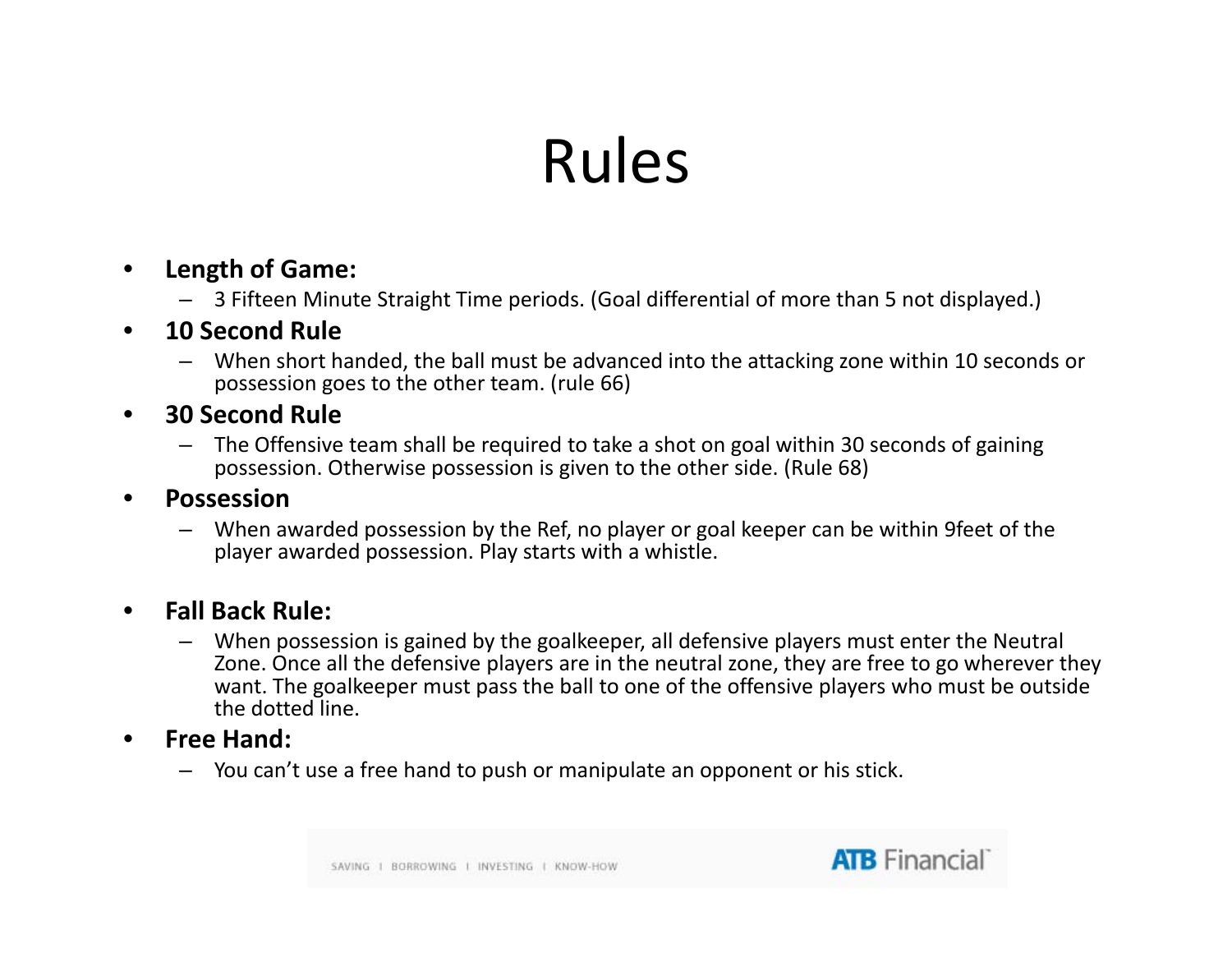### Rules

#### •**Player Exchange:**

- During stoppage in play and on fly. Leaving players must have one foot in the exchange area before the sub makes contact with the floor. Violation by offensive side turns ball over / by defensive side is <sup>a</sup> penalty.
- • **Crease Play:**
	- $-$  The offensive team on gaining possession of the ball in their goal crease, must pass or carry the ball out of the crease within 5 seconds or lose possession.
	- When shooting on goal the feet cannot be in the crease nor can you make contact with the floor with any part of your body.
	- No goal allowed if <sup>a</sup> player of the attacking team is in the crease, unless as <sup>a</sup> result of <sup>a</sup> check and no interference on the goalie/tried to get out of the crease.
- • **Back In Rule**
	- – Players and goalies cant carry the ball back into the crease . However the goalie (if he/she has one foot in the crease can reach out and retrieve the ball and return to the crease).

#### •**Cross check:**

- – Inside the "house" or dotted line any offensive player can be cross checked. Outside of the dotted line only the ball carrier can be checked.
- $\bullet$  Head, back, hands, legs (off limits) this applies to Cross Checking, Body Checking and Slashing